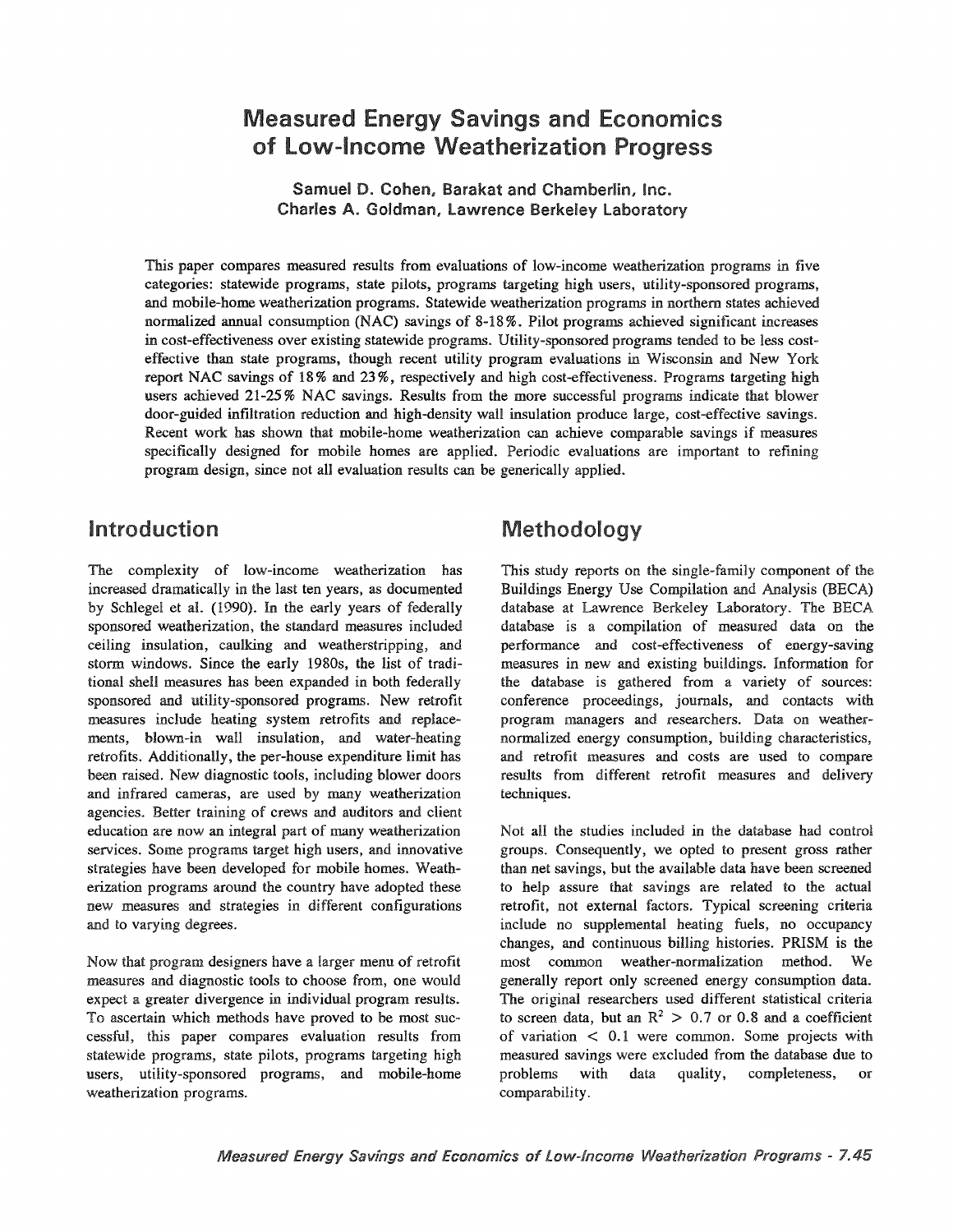The main economic indicator used for comparative analysis is the cost of conserved energy (CCE), which is calculated using a 7% real discount rate. A retrofit is costeffective if the cost to conserve the energy is less than the relevant energy cost. The CCE is calculated as follows:

$$
CCE = \frac{RC \cdot CRF + \Delta OMC}{\Delta E} \tag{1}
$$

where:

$$
CRF = capital recovery factor = \frac{d}{1 - (1 + d)^{-n}}
$$

 $=$  Retrofit cost (in current dollars) increase in first-year operation and maintenance costs RC  $\triangle$ OMC =

 $\Delta E$  = annual energy

 $=$  discount rate d

 $n =$  lifetime of measures

Regional avoided costs and retail rates vary, but, for comparison, typical residential rates for natural gas are approximately \$6/MBtu. Lifetimes of either 15 or 20 years were assumed for the packages of weatherization measures. Programs that spent most of their funds on ceiling and wall insulation were assigned a 20-year lifetime. Programs that included many shorter-lived measures, such as caulking and weatherstripping, and equipment tuneups, received a 15-year lifetime. All costs reported in this paper are in 1991 dollars. For more detail on methodology and results, refer to Cohen, Goldman, and Harris (1991).

# **Results**

Low-income weatherization is primarily funded by money from the federal government and utilities. The primary source of data on the energy savings and cost-effectiveness of low-income weatherization programs are evaluations of state and utility programs. Program evaluations tend to be infrequent, and many programs have never been evaluated. This section presents results from statewide programs, state pilots, programs targeting high users, utility-sponsored programs, and mobile-home weatherization programs. Tables 1 and 2 summarize data from these evaluations. Figure 1 compares cost-effectiveness and energy savings results for the various types of programs. Energy savings and economics for each of the five program categories are discussed below.

#### **Statewide Programs**

A national evaluation of low-income weatherization activity in 1981 found normalized annual consumption (NAC) savings of 10% (Peabody 1984) and a cost of conserved energy (CCE) of \$11.90/MBtu (1991\$). Only seven states have evaluated their weatherization programs since 1980: six northern states--Wisconsin, Michigan, Minnesota, Ohio, New York, and IHinois--and Virginia. (Other states have conducted evaluations, but the results did not meet the minimum data requirements for the BECA database. Iowa, Maryland, and Pennsylvania are currently conducting evaluations, and Oak Ridge National Laboratory is conducting a national low-income weatherization evaluation.) The 12 studies clustered in northern states, found that the NAC of the retrofitted homes decreased by 8-18%, while savings ranged from 9-29 MBtu/year. Cost-effectiveness results for these programs were mixed. CCEs ranged from \$5.60-\$14.30/MBtu, with a median of \$6.80/MBtu. For the more recent evaluations, the CCEs tend to be clustered at the low end of this range (\$5-9/MBtu), with the exception of the 1985 Ohio study (see Table 1). Compared to the other programs, Ohio did not emphasize insulation measures. An analysis of homes in the Ohio program found that the subset that installed more insulation was much more cost-effective than the overall program average (Gregory 1987). The process and results of these statewide program evaluations have led to significant improvements in the delivery and performance of low-income weatherization programs in these states and others with similar climates. Ohio, in particular, has dramatically increased savings and improved costeffectiveness. Undoubtedly, performance is poorer in most states that have not conducted evaluations to improve their programs.

The 1988 Virginia evaluation is the only recent evaluation of a weatherization program in a relatively mild climate. Retrofit measures included intensive caulking and weatherstripping, attic insulation, storm windows, and replacement windows. The program achieved average NAC savings of only 7 *MBtu/year* (7%) and the CCE exceeded \$17/MBtu (Randolph, Greely, and Hill 1991). Savings in these Virginia homes were significantly lower than those reported for houses in colder climates. Since retrofit costs in Virginia were comparable to those in other states, CCEs were much higher in the Virginia program (see Figure 1). The measures installed in Virginia appear to be typical of current practice in many states with mild climates. Thus the results from Virginia provide one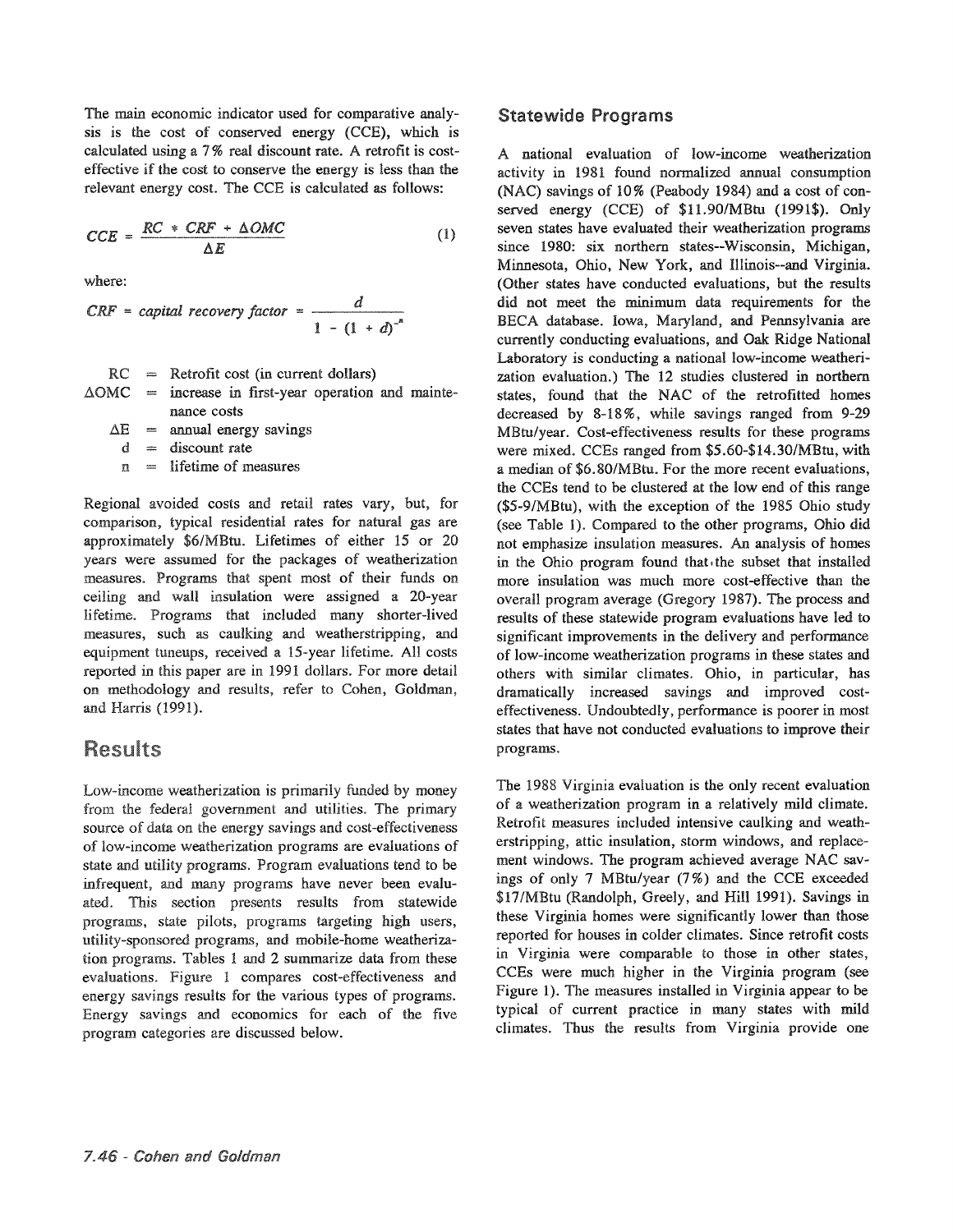| Year/State             | HDD<br>$(65^{\circ}F)$ | No. of<br>Houses | Retrofit Measures <sup>(a)</sup>                 | <b>Normalized Annual</b><br>Consumption (NAC)<br>Preetro.<br>(MBtu) | Average<br><b>Savings</b><br>(MBtu) (%) |    | <b>Space Heating</b><br>Intensity<br><b>Before</b><br>$(Btu/ft^2-HDD_{ex})$ | After | Retro.<br>Cost<br>(91\$) | <b>Simple</b><br>Payback<br>(Years) | CCE<br>(1991\$/<br>MBtu) |
|------------------------|------------------------|------------------|--------------------------------------------------|---------------------------------------------------------------------|-----------------------------------------|----|-----------------------------------------------------------------------------|-------|--------------------------|-------------------------------------|--------------------------|
|                        |                        |                  | <b>Post-1980 State Program Evaluations</b>       |                                                                     |                                         |    |                                                                             |       |                          |                                     |                          |
| 1981 National          |                        | 965              | IA, IW, IP, WM, CW, DR                           | 133                                                                 | 14                                      | 10 |                                                                             |       | 1490                     | 13                                  | 11.90                    |
| 1981 WI                | 7600                   | 11               | CW, IA, WH, IS                                   | 144                                                                 | 21                                      | 14 | 17.6                                                                        | 14.6  | 2400                     | 16                                  | 12.80                    |
| 1981 MN                | 8000                   | 239              | CW, IA, WH, DR, WM, IP, IW                       | 161                                                                 | 23                                      | 14 | 19.2                                                                        | 16.4  | 1200                     | 7                                   | 5.70                     |
| 1982 WI                | 7600                   | 243              | CW, IA, WM, IS, DR, IP, ID                       | 124                                                                 | 13                                      | 10 | 12.5                                                                        | 11.2  | 1680                     | 18                                  | 14.30                    |
| 1983 MI                | 6700                   | 364              | CW,IA, WM                                        | 182                                                                 | 21                                      | 12 | 24.2                                                                        | 20.7  | 1180                     | 7                                   | 6.10                     |
| 1984 MN                | 8000                   | 155              | CW.IA, WM, IW, IP                                | 128                                                                 | 12                                      | 9  | 14.0                                                                        | 12.7  | 1350                     | 17                                  | 10.70                    |
| 1984 IL                | 6100                   | 497              | CW, IA, WM, T, IW, IP                            | 188                                                                 | 14                                      | 8  |                                                                             |       | 960                      | 10                                  | 7.40                     |
| 1984 MI                | 6700                   | 155              | CW, WM, IA                                       | 177                                                                 | 17                                      | 10 | 22.4                                                                        | 19.7  | 1140                     | 9                                   | 7.40                     |
| 1985 OH                | 6000                   | 1083             | WH, CW, IS, ID, IA                               | 153                                                                 | 18                                      | 11 | 15.7                                                                        | 13.4  | 2160                     | 18                                  | 14.00                    |
| 1986 MI                | 6700                   | 65               | CW, WH, WM, IA, IS                               | 172                                                                 | 23                                      | 13 | 16.3                                                                        | 14.2  | 1160                     | 10                                  | 5.60                     |
| 1988 NY                | 7000                   | 683              | PI.WH.IA.IW                                      | 156                                                                 | 19                                      | 12 | 13.1                                                                        | 11.4  | 1070                     | $\mathbf{Q}$                        | 6.10                     |
| 1988 IL                | 6100                   | 192              | PI, RD, IA, WR, IW, IF, WM, IS                   | 179                                                                 | 21                                      | 12 | 14.1                                                                        | 11.8  | 1110                     | 10                                  | 5.60                     |
| 1988 VA                | 4300                   | 91               | CW, IA, WM, RD, WH, WR                           | 104                                                                 | $\tau$                                  |    | 19.6                                                                        | 17.3  | 1090                     | 26                                  | 17.40                    |
| 1988 OH                | 6000                   | 660              | PI, IA, IW                                       | 157                                                                 | 29                                      | 18 | 17.3                                                                        | 13.4  | 1880                     | 11                                  | 6,20                     |
|                        |                        |                  | <b>State Demonstration Programs</b>              |                                                                     |                                         |    |                                                                             |       |                          |                                     |                          |
| 1986 MI                | 6700                   | 173              | CW, IW, IA, WH, WM, T                            | 172                                                                 | 31                                      | 18 | 16.3                                                                        | 13.2  | 1100                     | 7                                   | 3,40                     |
| 1988 MN M200           | 8000                   | 128              | IA, IW, IS, CW, T, IP                            | 142                                                                 | 25                                      | 18 | 10.5                                                                        | 8.2   | 1440                     | 11                                  | 6.30                     |
| 1989 VA Pilot          | 4300                   | 43               | PI, WH, IA, IW, SD, RD, HS                       | 153                                                                 | 24                                      | 16 | 21.0                                                                        | 15.7  | 1060                     | 6                                   | 4.80                     |
|                        |                        |                  | <b>State Pilot Programs Targeting High Users</b> |                                                                     |                                         |    |                                                                             |       |                          |                                     |                          |
| 1985 MN Project Choice | 8000                   | 30               | PI                                               | 247                                                                 | 21.                                     | 9  | 15.5                                                                        | 14.1  | 720                      | $\mathsf{S}$                        | 4.90                     |
| 1985 MN Project Choice | 8000                   | 13               | PI, IA, IW                                       | 229                                                                 | 48                                      | 21 | 14.3                                                                        | 11.3  | 2710                     | 9                                   | 6.20                     |
| 1984 MI HRW            | 6600                   | 41               | CW, WH, IW, IA, HR, HS                           | 388                                                                 | 95                                      | 25 | 30.7                                                                        | 21.9  | 4360                     | 6                                   | 4.30                     |
| 1985 MI HRW            | 6600                   | 158              | CW, WH, IW, HS, IA, HR                           | 376                                                                 | 81                                      | 21 | 32.2                                                                        | 24.8  | 4160                     | $\overline{7}$                      | 4.80                     |
| 1988 OH Warm Choice    | 6000                   | 148              | PI, IA, IW, TU, CF                               | 150                                                                 | 34                                      | 23 | 16.7                                                                        | 12.0  | 2460                     | 13                                  | 6.80                     |
|                        |                        |                  | <b>Utility Programs</b>                          |                                                                     |                                         |    |                                                                             |       |                          |                                     |                          |
| 1983 WI Utilities      | 7500                   | 606              | CW, IA, HS, IW, HR, IS                           | 149                                                                 | 29                                      | 19 | 12.4                                                                        | 10.0  | 2770                     | 11                                  | 10.80                    |
| 1984 WI Utilities      | 7500                   | 483              | IA, WP, IP, HR, WH, WM, IF, CW                   | 139                                                                 | 23                                      | 17 | 11.7                                                                        | 9.7   | 1980                     | 11                                  | 9.40                     |
| 1986 CA PG&E           | 2700                   | 5920             | IA, CW, ID                                       | 69                                                                  | $\mathcal{F}$                           | 8  |                                                                             |       | 620                      | 21                                  | 13.50                    |
| 1987 WI Utilities      | 7500                   | 195              | IA, IW, CW                                       | 184                                                                 | 42                                      | 23 |                                                                             |       | 1870                     | $\tau$                              | 4.20                     |
| 1987 OH Utilities      | 6000                   | 8912             | CW, WM, IA                                       | 135                                                                 | 12                                      | 9  | 15.4                                                                        | 13.6  | 580                      | 10                                  | 5.30                     |
| 1990 NY Niagara Mohawk | 6900                   | 47               | IA, IW, PI                                       | 173                                                                 | 30                                      | 18 | 14.9                                                                        | 11.9  | 1480                     | 8                                   | 4.60                     |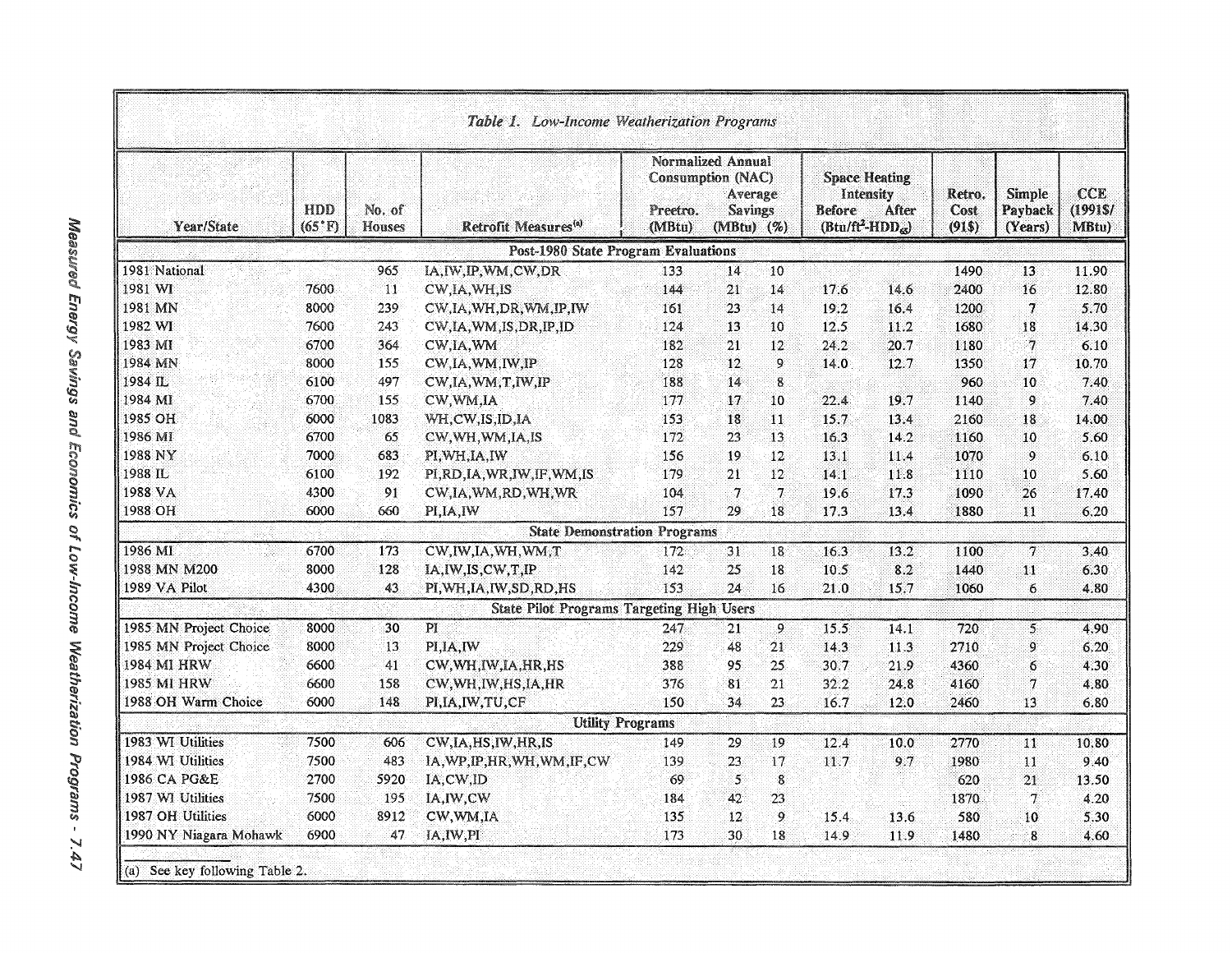| Table 2. Mobile-Home Retrofits |                       |                  |                             |                                                                                                                     |                |    |                         |                              |                                     |  |
|--------------------------------|-----------------------|------------------|-----------------------------|---------------------------------------------------------------------------------------------------------------------|----------------|----|-------------------------|------------------------------|-------------------------------------|--|
| <b>Year/Project</b>            | HDD<br>$(65^\circ F)$ | No. of<br>Houses | Retrofit<br><b>Measures</b> | Normalized Annual Consumption<br>(NAC)<br>Average<br><b>Energy Savings</b><br>Preretro.<br>(MBtu)<br>(MBtu)<br>( %) |                |    | Retro.<br>Cost<br>(915) | Simple<br>Payback<br>(Years) | <b>CCE</b><br>$(1991\frac{5}{100})$ |  |
| 1981 MN LIW                    | 8000                  | 35               | HSIA.IP                     | 122                                                                                                                 | 13             | 10 | 980                     | 11                           | 8.40                                |  |
| 1984 MN LIW                    | 8000                  | 28               | CW.IA.WM                    | 117                                                                                                                 | 3.             | 3  | 1030                    | 45                           | 33.00                               |  |
| 1984 MI LIW                    | 6700                  | 47.              | CW.WM                       | -98                                                                                                                 | 4              | 4  | 440                     | 15                           | 16.00                               |  |
| 1986 IHWAP                     | 6100                  | 227              | WR.IF.T                     | 86                                                                                                                  | 6.             | 6. | 1250                    | 36                           | 21.00                               |  |
| 1986 COAD                      | 6000                  | -99.             | CW, SK, RD, WH, HS, WM      | 70                                                                                                                  | $\overline{2}$ | 3  | 940                     | 41                           | 61.00                               |  |
| 1986 CA LIW (PG&E)             | 2700                  | 671              | IA,CW,ID                    | 52                                                                                                                  | 0.6            |    | 490                     | 145                          | 89.00                               |  |
| 1987 OH LIW                    | 6000                  | 60.              | CW, WM                      | 67                                                                                                                  | $\overline{2}$ | 3  | 370                     | 40                           | 22.00                               |  |
| 1989 VA LIW Pilot              | 4300                  | 12               | PI, WR, RD, WH, IF          |                                                                                                                     | 11             |    | 670                     | 9.                           | 6.70                                |  |
| <b>1989 NREL</b>               | 6000                  | 14               | PI, IA, IF, WM              | 93                                                                                                                  | 22             | 24 | 1500                    | 11                           | 6.40                                |  |

#### KEY FOR TABLES 1 AND 2

Retrofit Measures (listed only listed if they were installed in 20% or more of the sample).

|  | CF Condensing furnace replacement |  |  |  |
|--|-----------------------------------|--|--|--|
|--|-----------------------------------|--|--|--|

- CW Caulking/weatherstripping
- DR Storm doors
- HS Heating system retrofit
- IA Attic insulation
- ID Duct insulation
- IF Subfloor insulation
- IP Foundation insulation
- IS Sill box insulation
- IW Wall insulation
- IX Misc. shell insulation
- PI Pressurization, infiltration reduction
- RD Replace doors
- SK Mobile home skirting
- T Clock thermostat
- TU Furnace cleaning and tuning
- WH Water-heating retrofit
- WM Storm windows
- WR Window replacement

Normalized Annual Consumption (NAC) pre-retrofit = weather-normalized annual consumption of space heat fuel prior to retrofit.

Retrofit Cost  $=$  materials and labor, but not program overhead.

 $CCE = \text{cost of conserved energy (calculated with a 7% discount rate).}$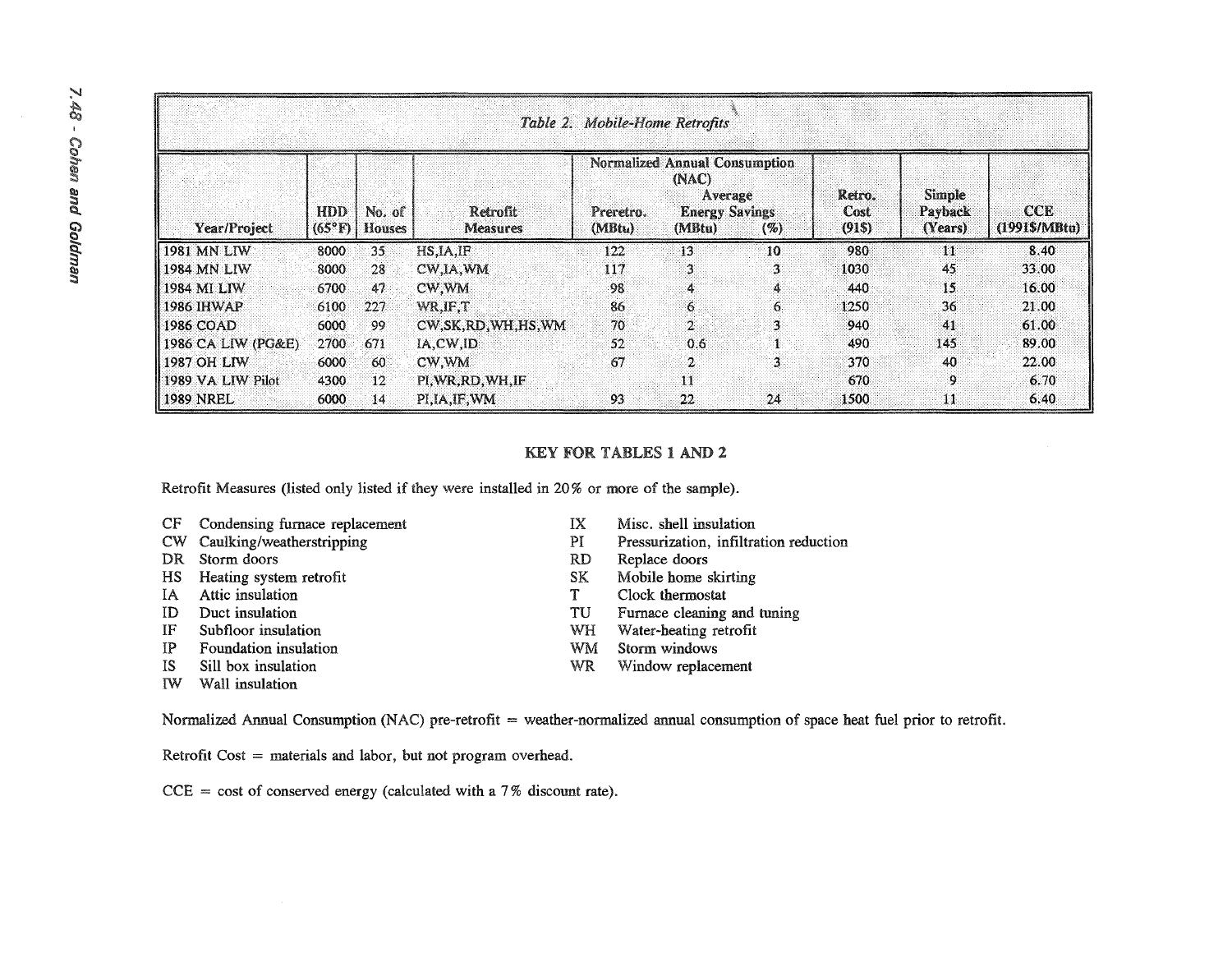

Figure 1. Results from Post-1980 State LIW Programs

benchmark for estimating performance in mild-climate states that have not conducted evaluations. Nonetheless, the lack of measured data from states in milder regions is a serious gap in our ability to assess low-income weatherization performance.

Space heating energy use (and the savings potential) is strongly affected by the severity of the climate and the size of homes. One way to capture and account for these factors across programs is to calculate space heating intensities before and after weatherization (see Figure 2). We define the space heating intensity index as heating energy consumption (in Btus) per square foot of heated floor area per heating degree day (HDD, base 65°F). As shown in Figure 2, low-income homes weatherized in Michigan in 1983 and 1984 appear to use significantly more heating energy than homes in the six other states, both before and after retrofit, even after adjusting for house size and climate severity. After weatherization, the space heating intensity of Michigan homes is approximately 20 Btu/ft<sup>2</sup>-HDD, compared to 11-16 Btu/ft<sup>2</sup>-HDD for low-income homes in the other northern states. One encouraging trend is that space heating intensities after

retrofit in some states (e.g., Minnesota, New York) are approaching the overall U.S. stock average for existing gas-heated single-family houses (9.6 Btu/ft<sup>2</sup>-HDD) and are substantially lower than the estimate of 13.6 Btu/ft<sup>2</sup>-HDD for U.S. low-income housing stock (Energy Information Administration 1989). Historically, heating energy usage in low-income homes has significantly exceeded stock averages, as shown in Figure 2. While space heating intensity is a useful standard for comparison, these results should be interpreted cautiously, with allowance for data limitations, inconsistencies, and other uncertainties.

#### **State Pilot Programs**

The three state demonstration projects in our database (see Table 1) show encouraging results and offer welldocumented improvements in energy savings and costeffectiveness. The 1988 Minnesota M200 project and the 1986 Michigan low-income weatherization pilot offer insights into optimal retrofit strategies in cold climates. The 1989 Virginia pilot suggests that large savings and cost-effectiveness can also be achieved in milder climates  $(4,300 \text{ HDD}_{65})$  in this case). Measures and results for these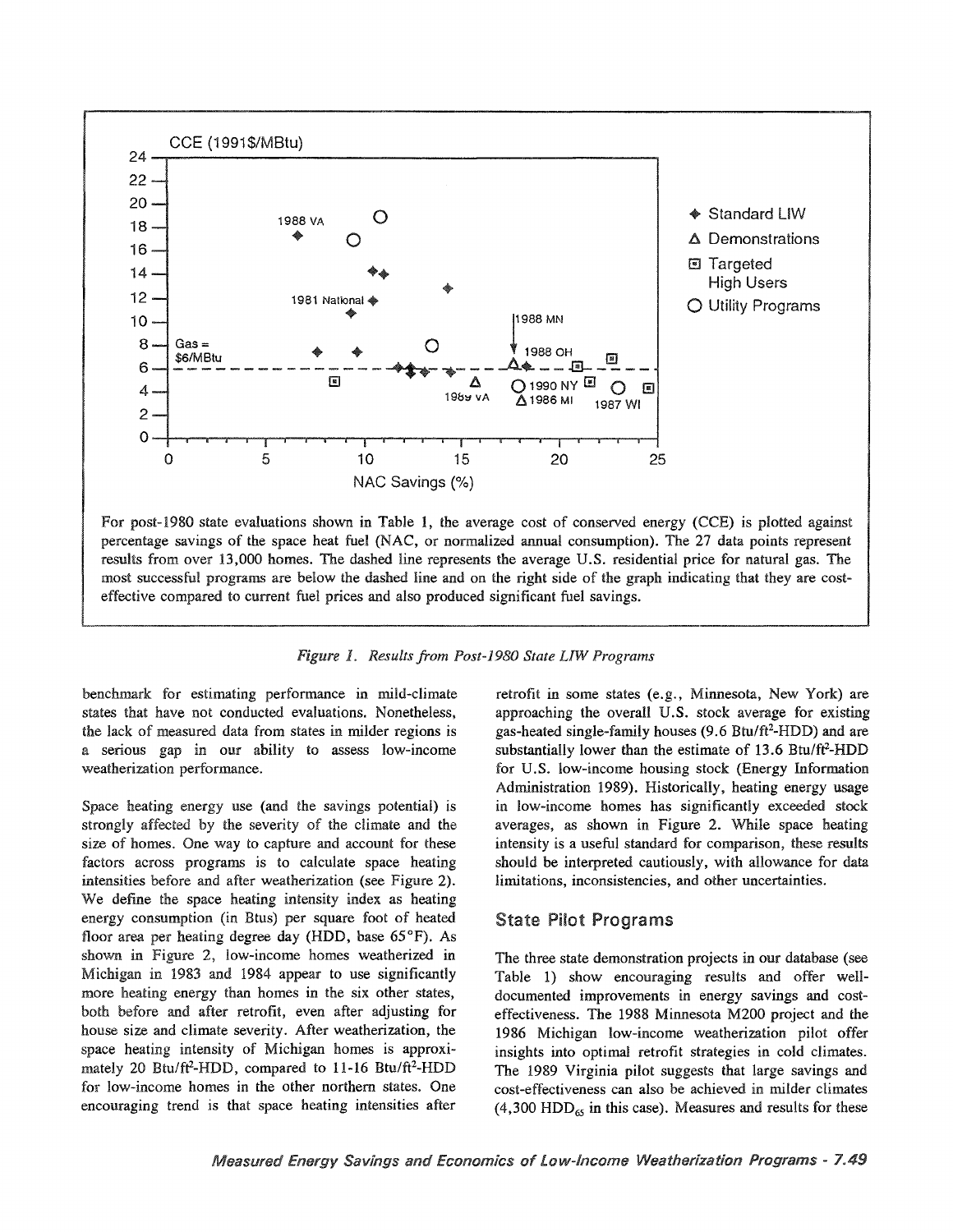

2@ *Low-Income Weatherization Space Heating Intensities*

three programs are discussed here briefly. Recommendations based on these programs are included in the Recommendations section of this paper.

The saturations of blown-in wall insulation and clock thermostat retrofits were increased in all three demonstration programs, as compared to earlier state programs. Storm window installations were reduced or eliminated entirely. Blower doors were used to locate and seal bypasses in the Minnesota and Virginia programs, but not in Michigan. Wall insulation was installed in at least 40% of the houses in each program. Ceiling insulation continued to be installed in high saturations as well. These three pilot programs achieved an average of 16-18% NAC savings, compared to  $7-13\%$  for the predecessor programs Table 1). AU three demonstration programs were significantly more cost-effective than the original programs. The CCEs ranged from \$3.40-\$6.30/MBtu for

the pilot programs, versus CCEs of \$6-17/MBtu in the corresponding earlier state programs. For Minnesota and Michigan, which were already running relatively sophisticated programs, cost-effectiveness increased by a factor of 1.7. Virginia started with a basic weatherization program and was able to improve cost-effectiveness by a factor of 3.6.

The success of these three programs should be repeatable on a larger scale. Indeed, superior results are likely because larger-scale programs could surmount the idiosyncracies of the pilot programs. In the Minnesota M200 program, preretrofit space heating intensities were already low (see Figure 2), and in Virginia the weatherization crews had only two weeks of training in the new procedures and in many cases installed measures not called for by the new protocol.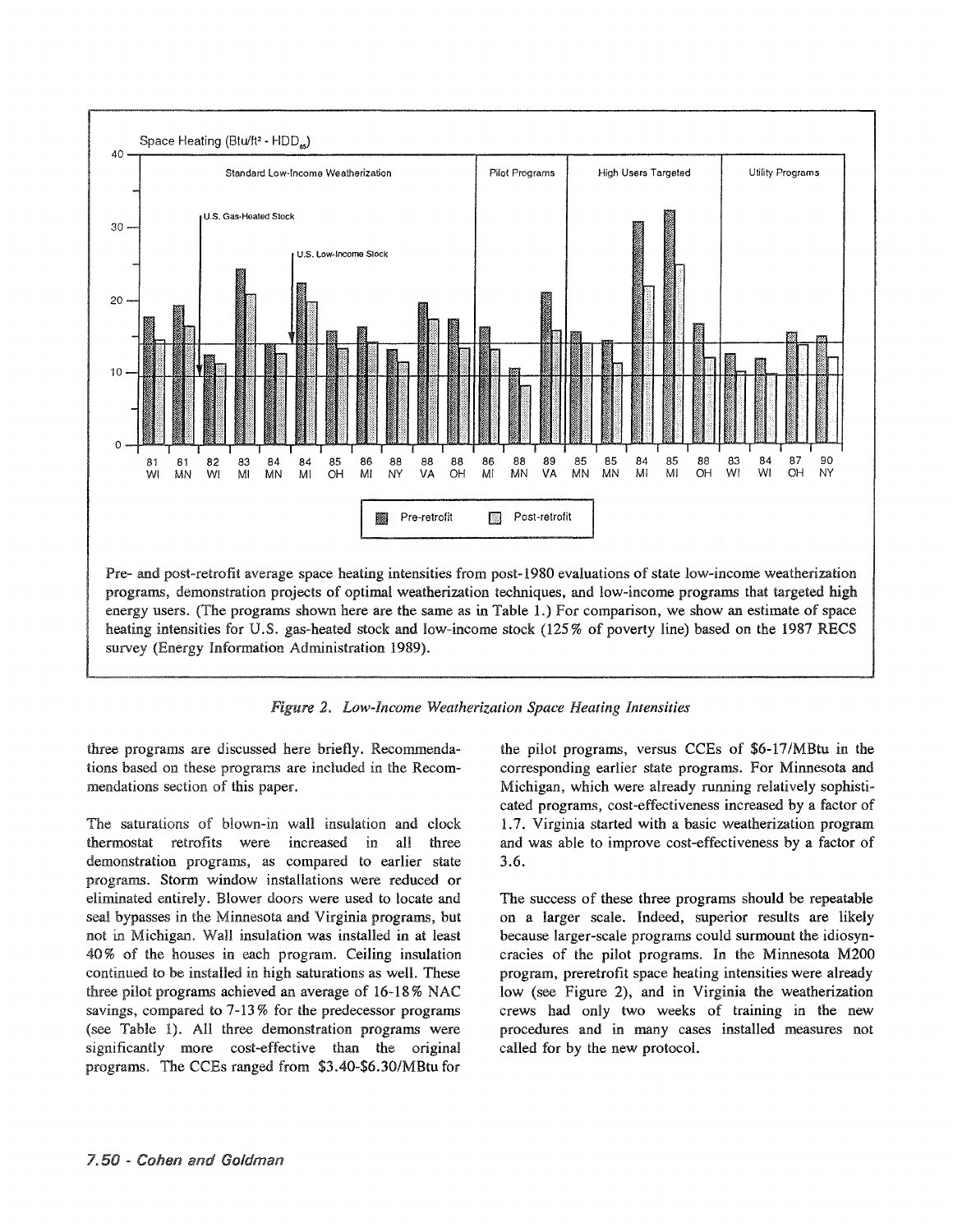Some programs target high users because these clients typically have both utility bill arrearages and the potential for large and cost-effective energy savings. Table 1 shows results for five programs that targeted high users. With the exception of one program that conducted only infiltration reduction work, NAC savings ranged from 21-25%; in comparison, state weatherization programs in northern states saved 8-18 % of the NAC. Expenditures for the four comprehensive high-user programs far exceeded those for the state programs: \$2,700-\$4,400 versus \$1,000-\$2,400. CCEs for the programs targeting high users ranged from \$4.90-\$6.80/MBtu. Programs targeting high users can obtain large-scale, cost-effective savings, but consideration must also be given to equity issues when selecting weatherization recipients. As Figure 2 shows, some of these programs targeted high users more effectively than others. The two sets of Michigan homes had space heating intensities twice that of most other weatherization studies documented in this paper.

### **Utility-Sponsored Programs**

Utility-sponsored programs install many of the same measures as federally funded programs, but expenditures vary from \$600-2,800 per house (total costs including any funds from other sources). The more comprehensive programs install heating and water-heating retrofits in addition to shell measures, such as attic insulation. Table 1 summarizes results from six utility program evaluations. Five of the six studies were conducted in cold climates (Wisconsin, Ohio, and New York). The 1983 and 1984 Wisconsin programs offered a wide range of retrofit measures, including both heating system replacements and shell retrofits. NAC savings were large (17-19%), but costs were high  $($1,980-2,770$  per house), and the CCEs in the two studies averaged \$9.40/MBtu and \$10.50/MBtu. In the Ohio and California studies, only three retrofits were installed in most homes: caulking and weatherstripping, attic insulation, and either duct insulation (California) or storm windows (Ohio). NAC savings were much lower than in the Wisconsin studies: only 5 MBtu/year in California and 12 MBtu/year in Ohio. The California program was not cost-effective, with a CCE of \$13.50/MBtu. In the Ohio program, volunteers provided significant labor and thus the CCE of \$5.30/MBtu is not comparable to figures from other studies. The 1987 Wisconsin program and the 1990 New York programs concentrated on ceiling and high-density wall insulation and infiltration reduction. NAC savings were 18% and 23%, with CCEs less than \$5/MBtu. Lessons from the most refined and cost-effective state weatherization programs should be incorporated in utility

Programs That Target High Users programs, as has been done in Wisconsin and New York to increase cost-effectiveness.

#### **Mobile Home Weatherization**

Fewer than 1.5% of the retrofitted homes for which we were able to find data are mobile homes, although mobile homes constitute 7.8% of the detached single-family housing stock (Energy Information Administration 1989).. Moreover, mobile homes account for about 10% of the single-family homes eligible for federal low-income weatherization funds (personal communication, D. Beschen, U.S. DOE 1991).

At present, most programs that weatherize manufactured homes attempt to use the same retrofit techniques as for site-built homes; few have developed specialized techniques adapted to manufactured housing materials and construction practices. Consequently, average weatherization savings tend to be much lower for mobile homes than for site-built homes, while retrofit costs are comparable. For the six low-income weatherization programs for which we had enough information to compare results of weatherizing site-built and mobile homes, retrofitting sitebuilt homes was more cost-effective in all cases (see Figure 3).

With the exception of the 1981 Minnesota study, the 1989 Virginia pilot, and the National Renewable Energy Laboratory (NREL) study, average CCEs for retrofitting manufactured homes exceed \$10/MBtu. Among the nine mobile home studies in our database, it appears that only these three installed significantly different retrofit measures in manufactured homes than in site-built homes. In the 1981 Minnesota program, the manufactured homes received more furnace work and floor insulation than the site-built homes. In the 1989 Virginia pilot, extensive sealing and duct work was performed using blower doors; large leaks in the duct work and disconnected sections were found to be common.

The most recent data on mobile home weatherization is from the National Renewable Energy Laboratory (formerly SERI). Researchers at NREL have developed a weatherization protocol specifically for mobile homes, and it has been adopted by Colorado's LIW program. The protocol specifies roof blow, blower doorguided air sealing and duct repair, interior storm windows, and furnace tuneups. Other obvious repairs are made when necessary, and not all retrofits are applicable or necessary for each home. In order to determine the effectiveness of the new weatherization protocol under typical field conditions, 67 owner-occupied homes were selected for evaluation from a list of mobile homes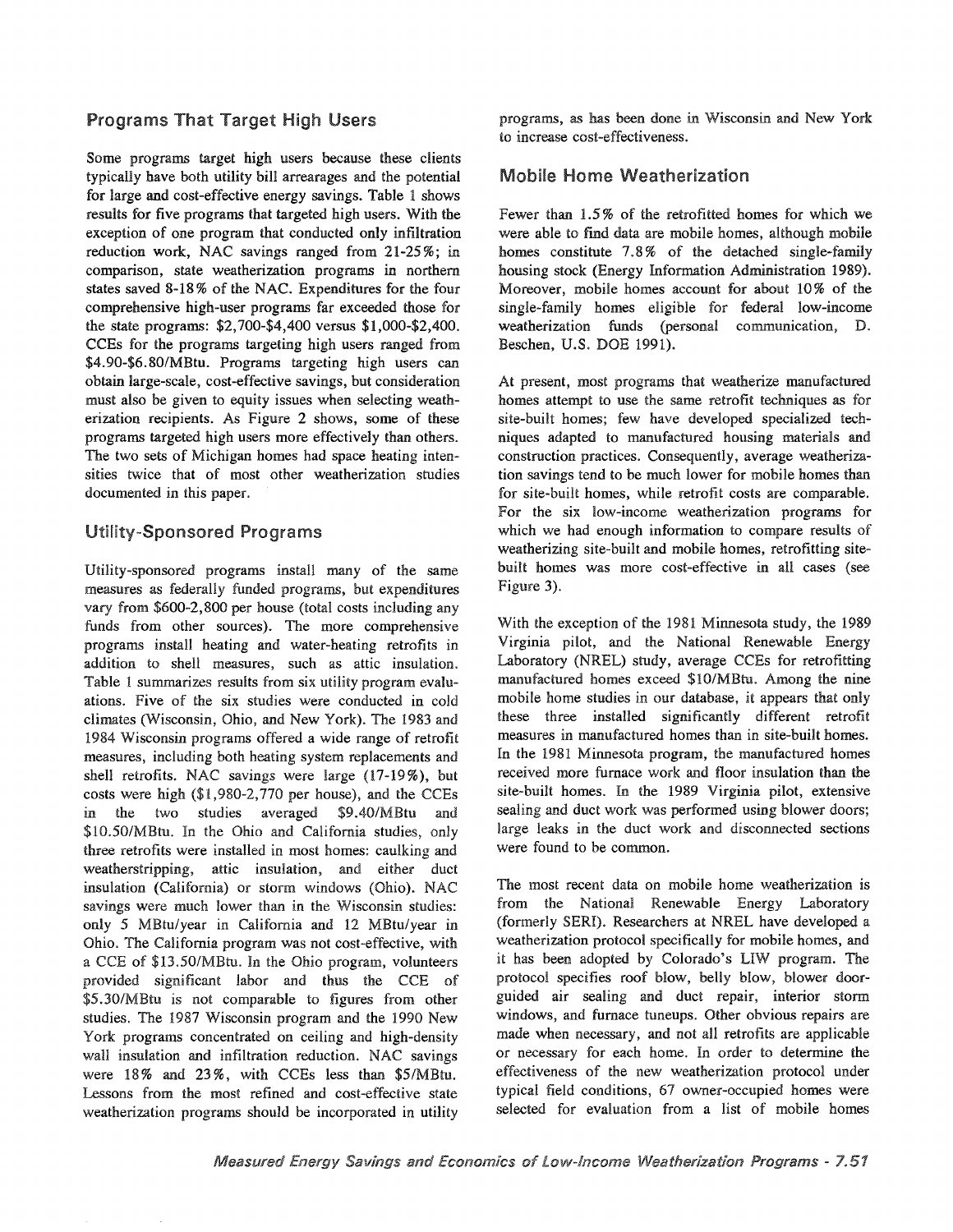

3& *Comparative Cost-Effectiveness of Weatherizing Site-Built and Mobile Homes*

weatherized in 1989-1990. The houses were selected after the work was finished in order to avoid the possibility of more care being used in weatherization of the evaluation sample. The final screened sample consisted of 14 homes, which averaged savings of 22 MBtu/year (24% of the NAC) and a CCE of \$6.40/MBtu. The NREL study shows that mobile homes can achieve large savings and costeffectiveness under field conditions if measures specifically designed for mobile homes are used.

In contrast, applying site-built measures to mobile homes results in small savings and is not cost-effective (see Figure 4). Applying the most relevant site-built retrofit measures (as in the 1981 Minnesota program) increases cost-effectiveness and savings, but applying measures specifically designed for mobile homes results in larger savings and improved cost-effectiveness.

# **Recommendations**

Our recommendations are based on lessons from the more successful low-income weatherization programs. These programmatic and technical recommendations draw upon the M200 Enhanced Low-Income Weatherization Demonstration Project (Shen et al. 1990) from Minnesota, lessons from evaluations of the Michigan (Kushler and Witte 1988) and New York weatherization programs (Kinney, Bretschneider, and Baldwin 1990), and Schlegel et al. (1990). We include a list of general guidelines and recommendations that program administrators and evaluators felt contributed to the particular success of their programs.

## Program Design and Implementation **Recommendations**

Energy saved and cost-effectiveness, rather than units weatherized, should be the primary performance indicators for weatherization programs. Programs whose goals are to weatherize the largest possible number of homes tend to install capital-intensive measures--in order to quickly reach the expenditure limit and move on to the next house--while neglecting cost-effective, labor-intensive retrofits, such as blower door-guided infiltration reduction and wall insulation.

Weatherization programs that install the exact same package of measures (or spend the same amount) in all homes are likely to produce suboptimal results.. To the extent possible, weatherization programs should target homes that are high energy users or, at least, should spend more money in these homes. These homes are likely to have the largest savings potential and afford maximum benefits for dollars invested. However, concern also needs to be given to equity, not just efficiency, when selecting weatherization clients.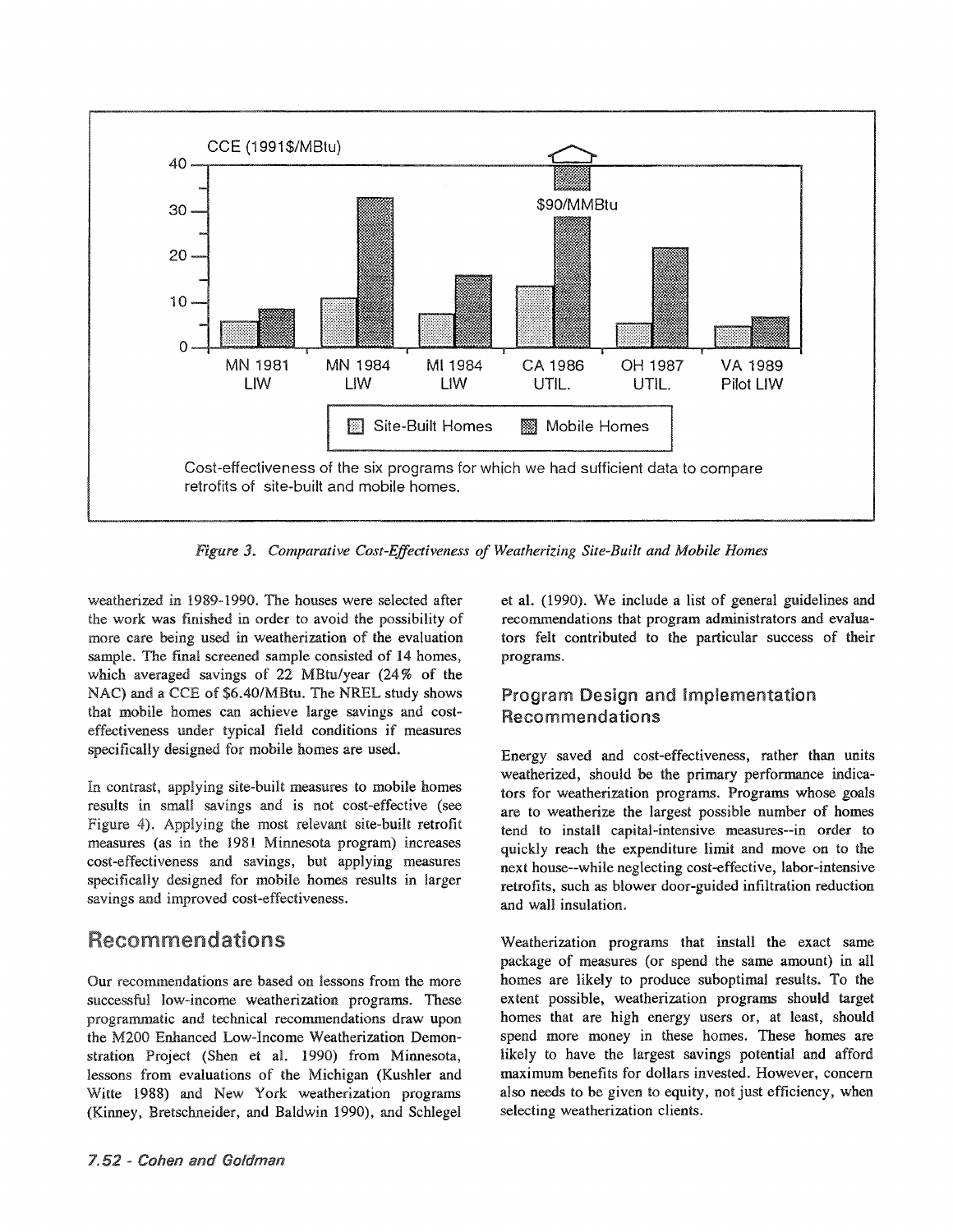

For the mobile-home weatherization evaluations shown in Table 2, the average cost of conserved energy (CCE) is plotted against the savings of the space heat fuel (NAC, or normalized annual consumption). The dashed line represents the average U.S. residential price for natural gas. The most successful programs are near or below the dashed line and on the right side of the graph, indicating that they are cost-effective compared to current fuel prices and also produced significant fuel savings.

#### Figure 4. Results of Mobile-Home Retrofits

Weatherization auditors need to be given the flexibility, training, and resources necessary to do a proper job. Auditors should have records of all fuel use for a house divided into baseload and weather-sensitive components so that after inspecting the house and interviewing the clients. they can estimate space heating intensity and water-heating use. Energy use data, a visual inspection of the house, and some simple measurements (conditioned area, a blowerdoor test, and a furnace inspection) are sufficient for a knowledgeable auditor to choose the proper retrofits for the house. Proper training in diagnostics and retrofit installation techniques for weatherization crews is also essential.

Client education is important because many retrofit measures, in particular warm room zoning, depend on proper use by the clients. Heightened energy awareness may lead the clients to save additional energy through behavioral changes.

For heating system retrofits, consideration should be given to allotting some money for maintenance work. Operation and Maintenance (O&M) activities such as changing filters and biennial cleaning and tuning will help ensure continued savings at minimal cost, allow for safety checks, and provide opportunities to reinforce clients' energy awareness.

Weatherization programs should correct existing hazards and not cause any new ones. Furnaces should be inspected for safety problems, such as blocked flues, improper venting, and cracked heat exchangers, especially before reducing infiltration. Homes should not be sealed so tightly that indoor air quality or moisture becomes a problem. In high-radon areas, radon levels should be tested before infiltration reduction so that subsequent infiltration work can focus on blocking air leaks that bring radon into the house (e.g., foundation cracks and attic bypasses).

Periodic evaluations are crucial to improving program performance. Evaluation needs to be a core component of a weatherization program, rather than an afterthought. It is quite difficult to collect data retroactively, especially for low-income clients, who tend to be quite mobile. Evaluations that are planned retroactively are likely to be more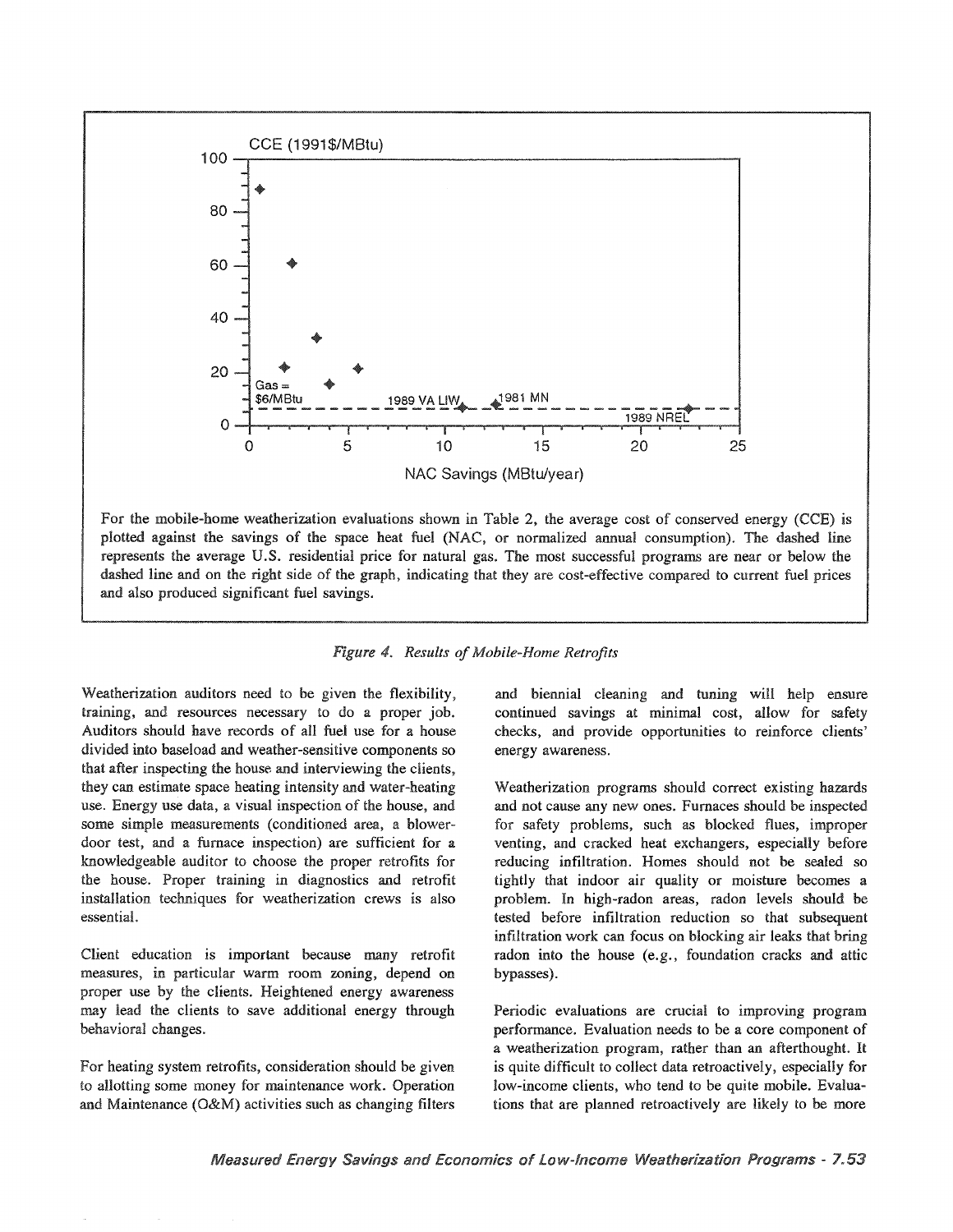expensive and have more significant data gaps. The initial program evaluation will typically be the most difficult; subsequent evaluations can be institutionalized.

#### **Technical Recommendations**

The following technical recommendations are drawn from successful programs as well as other studies of individual retrofit measures. Our list of measures is not exhaustive and excludes some low-cost measures, primarily because of lack of measured data. These recommendations should be regarded as general guidelines: the optimal set of weatherization measures depends on individual and stock house characteristics and climate.

Blower door-guided infiltration reduction and infrared scanning can result in significant savings at reasonable costs, particularly if cost-effectiveness cutoff criteria are used. Locating and sealing bypasses with a blower door is critical, and can improve the effectiveness of other building shell measures (e.g., attic insulation). In general, unguided caulking and weatherstripping will find only the most obvious air leaks, though some successful programs, such as Michigan's, do not use blower doors.

High-density blown wall insulation produces significant savings and can be highly cost-effective in cold climates when installed by properly trained crews. The two standard and pilot programs that achieved the largest savings also installed the highest saturations of wall insulation (18% NAC savings with 60% of the homes receiving wall insulation). Insulating walls with highdensity materials often reduces infiltration so that further airsealing is unnecessary.

High-efficiency condensing furnaces are cost-effective to install in cold climates if existing furnaces are near the end of their useful life. Even in retrofit applications (as opposed to replacements), the economics of condensing furnaces have improved as installed costs have been reduced (e.g., as low as  $$1,500-\$1,700$  in Wisconsin). As costs have fallen, some state programs have placed somewhat less emphasis on more conventional furnace retrofits (e.g., power gas burners) that cost  $$500-$700$  but save less energy than a condensing furnace. See Cohen, Goldman, and Harris (1990) for more detail on the performance of individual retrofit measures.

Additional attic insulation is a relatively low-cost measure that produces substantial savings. It is a cost-effective retrofit, even in fairly mild climates or in homes with some existing insulation.

The economics of low-cost water-heating retrofits (e.g., tank and pipe wraps and low-flow showerheads) are extremely attractive, and these retrofits should be installed as a package.

Ducts are commonly neglected sources of losses and, with returns, a possible safety issue. In homes with leaking or disconnected ductwork, substantial savings can be achieved at low cost.

Storm windows and doors and replacement doors and windows are expensive retrofits that save little energy, although their nonenergy benefits are attractive to occupants.. If the primary concern is cost-effectiveness, weatherization funds should be spent on other more costeffective measures. An evaluation of window replacements in 41 homes that participated in Indiana's Energy Conservation Financial Assistance Program (ECFAP) found annual savings of  $1.5$  MBtu per year at an average cost of more than \$3,600 per house (Hill 1990).

Cost-effective electricity and gas savings measures should be combined in the same program.. For example, in a gasheated home, compact fluorescents should be installed in locations where they have a high duty factor.

These measures and strategies are demonstrated "winners." Additional retrofit options will surely emerge as cost-effective strategies, with increased emphasis on monitoring and evaluation.

# Conclusions

Recent evaluations in northern states prove that refmed weatherization techniques allow for cost-effective programs that can save 15-20% of total energy use.. However, little evaluation has been done in most areas of the country, and weatherization in these areas is undoubtedly not as cost-effective. Ongoing evaluations are needed to establish a benchmark for performance and to revise program designs for greater effectiveness. Much of the knowledge from the more advanced programs is directly transferable. A key challenge for low-income weatherization is to transfer and adapt lessons from stateof-the-art programs to regions that are lagging behind current best practice. In addition, specialized mobile-home weatherization techniques should be adopted by weatherization agencies in all regions.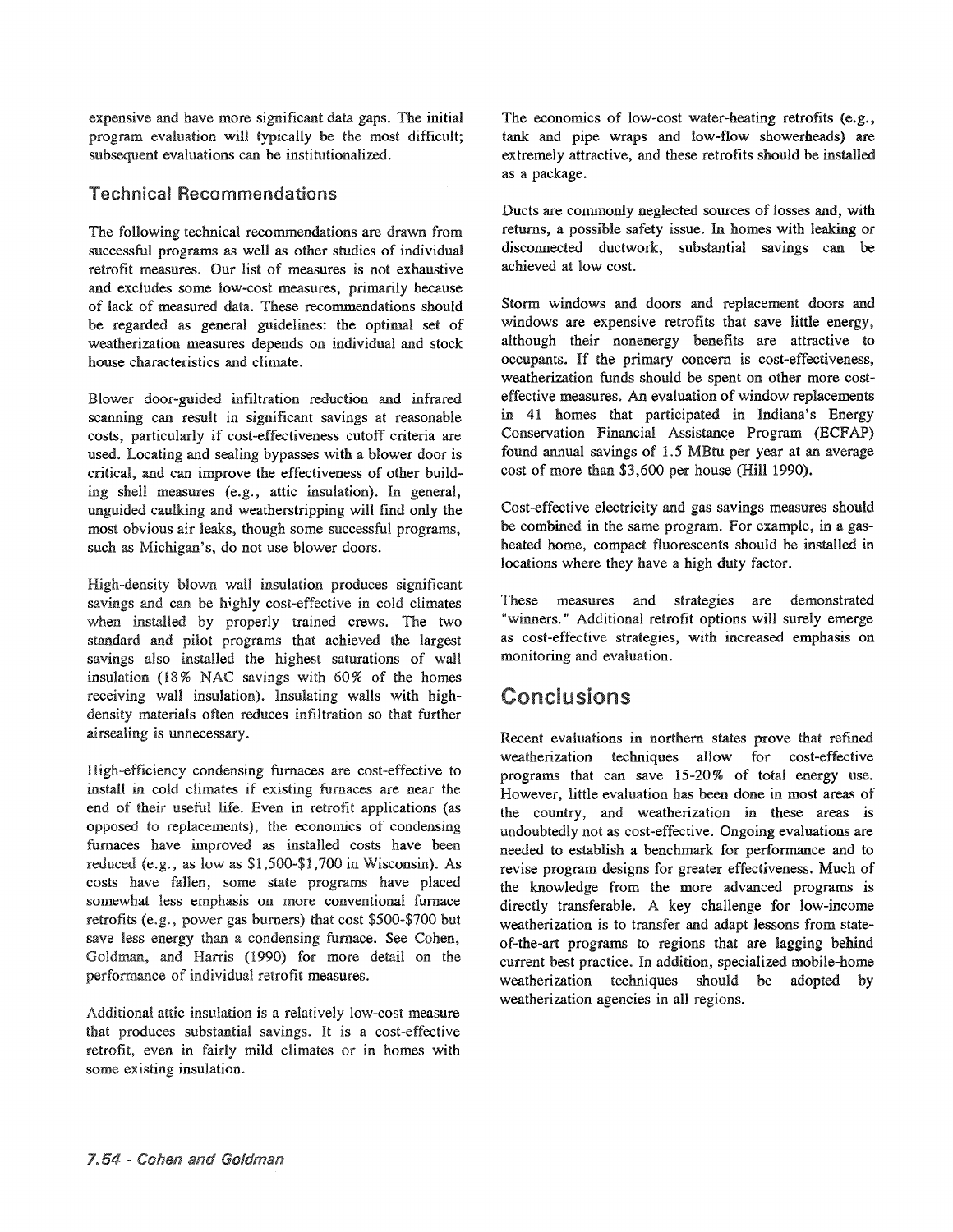## Acknowledgements

We would like to thank all those who contributed data to the BECA database.. In particular, the following people made exceptional efforts to respond to our data requests and to provide additional information: Michael Blasnik, Kathy Greely, Judith Gregory, Ed Haber, Nick Hall, Merrilee Harrigan, Martha Hewett, Bob Hough, Ron Judkoff, Larry Kinney, Ken Klassen, Bob Lordo, Lisa Nelson, Maureen Quaid, John Randolph, Dave Robinson, Jeff Schlegel, Lester Shen, and Patti Witte. Much of the work described in this paper was funded by the Assistant Secretary for Conservation and Renewable Energy, Office of Building and Community Systems, Building Systems Division of the U.S. Department of Energy under Contract No.. DE-AC03-76SF00098..

## References

Banerjee, A., and M. Goldberg. September 1985. *Evaluation of Utility Weatherization Programs in Wisconsin ..* Department of Statistics, University of Wisconsin, Madison, Wisconsin..

Bournakis, A. May 1988. Analysis of Weatherization *Measures in Low-Income Mobile Homes in* 1986.. Energy Resources Center, University of Illinois at Chicago, Chicago, Illinois.

Burch, J., M. Fishbaugher, and R. Judkoff. February *1992. A Utility Bill Study ofMobile Home Weatherization Savings: CMFERT Phase* Ill. (Draft, cited with permission.) National Renewable Energy Laboratory, Golden, Colorado..

Cambridge Systematics. August 1988. Impact Evaluation *of the Low Income* Berkeley, California.

Carmody, J. 1986. *Evaluation of the Low-Income Weatherization Program in Minnesota*. Underground Space Center, University of Minnesota, Minneapolis, Minnesota.

Cohen, S., C. Goldman, and J. Harris. February 1991. *Measured Savings and Econornics of Retrofitting* **Existing Single-Family Homes: An Update of the BECA-B** Database. Lawrence Berkeley Laboratory (Report 28147), Berkeley, California.

Information Administration.. 1989. *Residential Energy Consurnption Survey: Housing Characteristics,* 1987. DOE/EIA-0314(87), U.S. Department of Energy, Washington, D.C.

Fullmer, J.. June 1982~ *Wisconsin Weatherization Program Energy Savings Study..* Wisconsin Division of Economic Assistance, Madison, Wisconsin.

Gregory, J.. December 1987.. *Ohio Home Weatherization Assistance Program Final Report..* Center for Neighborhood Development, Cleveland State University, Cleveland, Ohio.

Gregory, J., L. Nelson, and R. Sims. December 1991. *A Fuel Savings Study of Columbia Gas of Ohio* '8 1988 *Wann Choice Program..* Center for Neighborhood Development, Cleveland State University, Cleveland, Ohio.

Haber, E.. , and P.. Hastings~ September 1989.. *Short Term Energy Evaluation Project. Illinois Department of Com*merce and Community Affairs, Springfield, Illinois.

Harrigan, M. May 1992.. *Evaluating the Benefits of Comprehensive Energy Management for Low Income, Payment-Troubled* Customers~" *Final Report on the Niagara Mohawk Power Partnerships* Pilot~ Alliance to Save Energy, Washington, D.C.

Hewitt, D., B. Senti, et al. August 1984. Preliminary *Weatherization Guidelines for the Low-Income Weatherization Program in Wisconsin.* Wisconsin Energy Conservation Corporation, Madison, Wisconsin.

Hill, W.. 1990. *Replacement Windows and Furnaces in the Heartland." Indiana's Energy Conservation Financial Assistance Program.* Proceedings of the 1990 ACEEE Summer Study, Washington, D.C.

Horowitz, M., and P. Degens. November 1987. *Evaluation of the Utility Weatherization Assistance* Programs~ International Energy Associates Limited, Portland, Oregon.

Kinney, L., S. Bretschneider, and F. Baldwin. June 1990. *An Evaluation of the New York State Weatherization* Assistance Program. Synertech Systems Corporation, Syracuse, New York..

Kirksey, W., R.. Lordo, et aL 1989. *Ohio's Pilot Low-Income Weatherization Project..* Columbus, Ohio.

Kushler M., and P. Witte. March 1985. A Study of *Weatherization Service. Alternatives in Michigan.* Michigan Public Service Commission, Lansing, Michigan.

Measured Energy Savings and Economics of Low-Income Weatherization Programs - 7.55